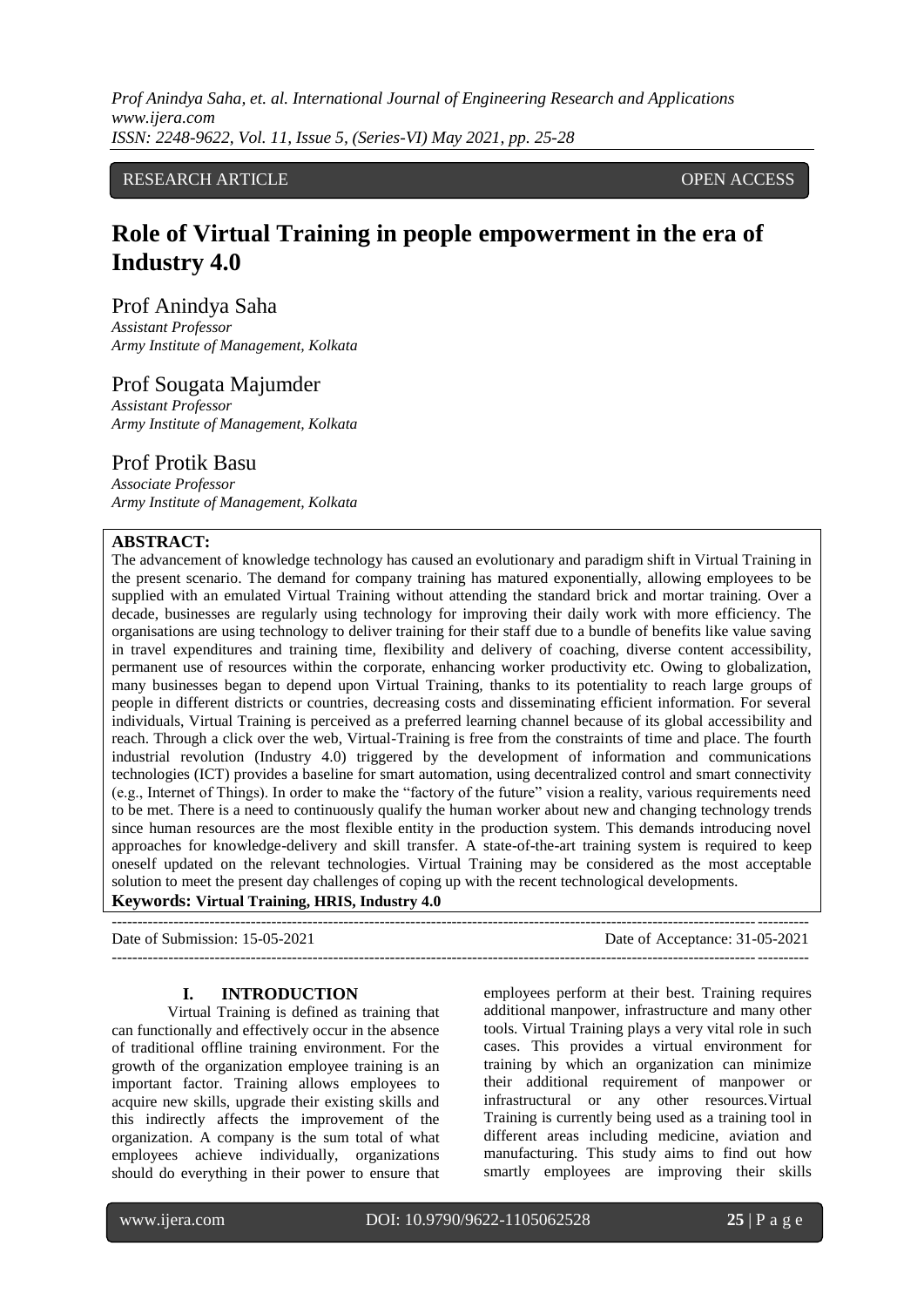through Virtual Training and how organizations are getting benefited.

#### **II. A BRIEF REVIEW OF EXTANT LITERATURE**

The demand for alternative methods for learning is increasing rapidly. The use of corporate electronic learning (E-learning) is on the rise as many corporations have adopted E-learning for employee training and learning to create a collaborative learning environment. Virtual Training is a technique designed to provide learning solutions using technology. Chen (2008) defined E-learning as combining technology with learning, delivered using telecommunication and information technologies, and a type of training delivered on a computer supporting learning and organizational goals. E-learning used by employees had varying correlations with job productivity, job performance, job satisfaction and organizational commitment. It was determined that the use of technology alone would not yield the desired results; corporations need to specify a balance between E-learning strategies and managerial support (Ellis and Kuznia, 2014). In spite of the growth of Virtual Training in different sectors and its perceived benefits, the efficiency of such technology will not be fully utilized if the users are inclined not to accept and use the system. Therefore, the successful implementation of Virtual Training depends on whether or not the employees are willing to adopt and accept the technology. It has thus become imperative for practitioners and policy makers to understand the factors affecting the user acceptance of web-based learning systems in order to enhance the students' learning experience (Tarhini et al., 2014a). However, recent studies have shown that elearning implementation is not simply a technological solution, but also a process of many different factors such as social factors (Schepers and Wetzels, 2007; Tarhini et al., 2014b; 2015), individual factors (Liaw and Huang, 2011) and organizational factors such as facilitating conditions (Sun and Zhang, 2006), in addition to behavioural and cultural factors (Masoumi, 2010).Such major factors play an important role in how an information technology is developed and used (Kim and Moore, 2005).

The launch of Learning Management Systems (LMS) such as Blackboard, E-College, Sharable Content Object Reference Model (SCORM), Instructional Management Systems (IMS) and Aviation Industry Computer-Based Training Committee (AICC) would define the future of eLearning (Chen, 2008). The evolution of eLearning continued as communication and television technologies transformed learning and the

development of personal computers and the evolution of the internet drastically moved learning to the next level by adding a dynamic feature to learning: learners could interact synchronously or asynchronously with one another in the learning process. eLearning has experienced explosive growth over the last couple of decades. There are several reasons for this. The current increase in eLearning usage is fueled by the commitment of businesses centering the development of their training programs in eLearning technology. External forces such as cultural acceptance of eLearning have contributed to the use of eLearning for business purposes.

Some global companies use both Learning Management Systems (LMS) and a virtual corporate university platform to train stakeholders to ensure that employees are knowledgeable with updated skills and information. With the use of such systems, corporations can create and track individual training schedules. On the other hand, virtual corporate universities are more effective than LMS because they enable collaborative learning, facilitate the development of social training programs, allow interactive training, and support mobile learning. Bonk (2009) noted the emergence and increased use of online and blended learning, collaborative technology, digital books, open source software, and wireless and mobile learning. These learning trends in technology continue to transform Virtual Training, since many people who previously did not have access to online resources are now able to access learning materials with a click of a hyperlink from their mobile phones and computers. Virtual Training will be a driving force in business for educating and training employees in the workforce. Interests of corporate managers in this technology continue to grow due to just-in-time delivery and costeffectiveness of e-courses (Schweizer, 2004). The success of Virtual Training depends on how organizations support and train employees to use learning technologies. Other contributing forces enabling the use of Virtual Training include senior management commitment, user-friendly and effective courses, corporate investment in human capital, and organizational culture supporting innovations and changes (Schweizer, 2004). Honey (2000) states: "Ninety percent of users indicated that Virtual Training had been useful to them. Some 81% of providers and 66% of employers agreed that Virtual Training would bring 'huge advances' in an organization's capacity to learn.

### **III. RESEARCH OBJECTIVE**

The objective of this work is to explore whether Virtual Training empowers people with their skill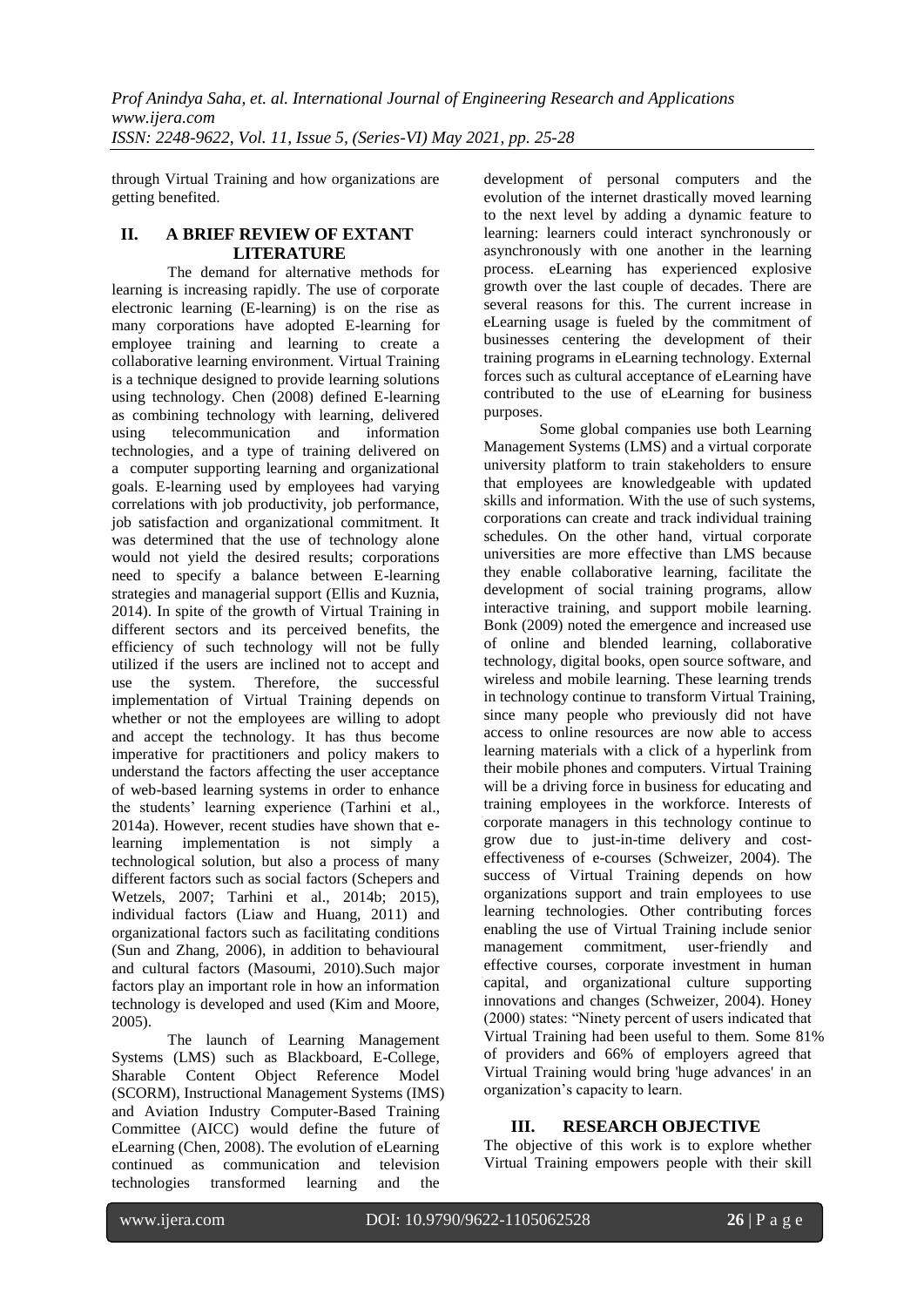and also impacts business performance in different sectors.

## **IV. METHODOLOGY**

The methodology used for this paper is descriptive research. Data are collected from published research papers, articles and other materials from different journals available both online and offline. EBSCO database is also used for data collection.

### **V. FINDINGS AND ANALYSIS**

A training program allows employees to strengthen their skills that each employee needs to improve. A development program brings all employees to a higher level so that they all have similar skills and knowledge. This helps to reduce any weak links within the company which relies heavily on human resources to complete basic work tasks. We know the success of any physical training from different journal articles, books and other published materials. Now literature study further reveals that the use of Virtual Training has been proved to be cost effective because of its global reach, collaboration tools and social learning. With shrinking corporate budgets, the Virtual Training platform seems to be the preferred learning method over traditional ones because it provides an adaptable and engaging learning experience for employees for every organization. All organizations use Virtual Training for training new recruits, for leadership and management development and continuing professional education. Virtual Training is also being employed for client training, sales training and partner training. With 24/7 access to materials from a click of a PC or tablet, employees can access and track their assessment and course completion rates. According to Chen (2008):

*"Seventy-four percent of organizations surveyed used synchronous learning. The reason for its high usage is that in recent years technology has advanced dramatically allowing for a more seamlessly integrated online training approach. Synchronous learning coupled with technology allows for greater interaction between instructors and learners including the opportunity to develop ideas, solve complex problems, and develop critical thinking skills. This type of creative thinking produces a competitive advantage for companies who desire to develop these strategic types of skills within their employees. (p. 3)"*

Virtual Training trends continue to be positive because of the easy of learning coming to people as opposed to people finding it. At the same time, without motivation from top management, these trends will not be implemented as part of Virtual Training strategy. Newton and Donga (2007) provide employers' viewpoints and justifications for corporate involvement in eLearning. These include increase in knowledge, efficiency and productivity of employees, ease of implementation, time-flexible savings, and cost savings. Other benefits of eTraining are the ability to deliver eTraining anywhere, anytime and to anyone; just-in-time training; personalized training leading to higher content retention by learners; effective delivery compliance training; higher collaboration and interactivity; better monitoring system on employees' performance and progress; and customized and personalized training options.

With rapidly changing learning technologies, Virtual Training implementation is not simply just purchasing sophisticated learning management systems. It also requires training employees properly to use the new technologies.

Ozturan and Kutlu (2010) examined employee satisfaction with corporate eTraining or Virtual Training programs using regression analysis to determine the influence of gender, age, work experience, education level, job level and interactivity level of the employees. When the predictor variables were tested using regression analysis, they were determined to be statistically significant, with job level having the highest maximum impact on employee satisfaction. Means employees are also satisfied with Virtual Training. Now we are in the era of technological advancement in which this is the smarter choice for any organization.

There is a distinct need to invest in employees to improve their competencies because of the changing demand for skills in the Industry 4.0 environment (Ninan et al., 2019). The need for training and development in the era of Industrial Revolution 4.0 is required for digital fluency, technological savviness and data analytics. These are skills and capabilities that previous generations of manufacturing workers just did not need and for which future generations may not be fully prepared. Operationally intensive companies have entered a new wave of automation and digitization. That will have a big impact on the skills they need to remain competitive. Manufacturers should be actively investing in their workforce through retraining efforts and upgrading employees' current skill sets so they can manage automated processes or take on "creative" jobs that are less likely to be replaced by automation. In addition, as automated tasks are phased in, simultaneously training existing workers with the incremental skills needed for higher-level jobs (e.g., data analysis, process improvements) can help to mitigate the perceived threat of automation. Management and human resources should take an